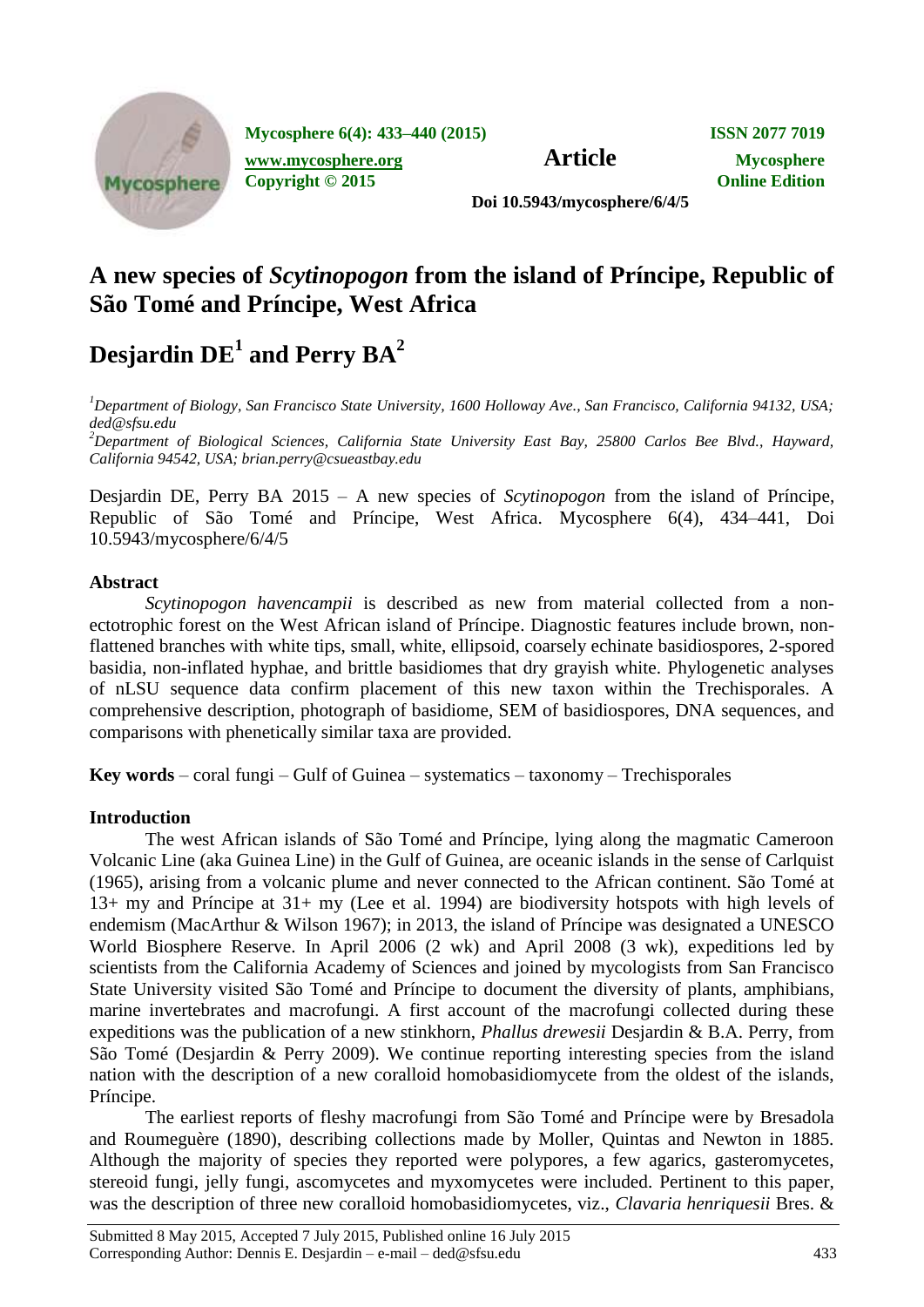Roum., *Lachnocladium mollerianum* Bres. & Roum., and *Pterula subaquatica* Bres. & Roum. Since then, African coralloid fungi have received little attention. Corner (1950, 1966, 1970) and others (Roberts 1999, Douanla-Meli 2007) reported a number of species from mainland Africa, but the only taxa reported from São Tomé and Príncipe are the former three species, treated by Corner (1950) as *Ramaria henriquesii* (Bres. & Roum.) Corner, *Ramaria molleriana* (Bres. & Roum.) Corner, and *Pterulicium xylogenum* (Berk. & Broome) Corner, respectively. Among the interesting species collected from a non-ectotrophic forest on Príncipe in 2008, was a brown, white-tipped *Scytinopogon* with small, coarsely echinate spores formed on 2-spored basidia, described as new herein.

#### **Materials & Methods**

Specimens were dried on a Nesco food dehydrator, packed in airtight plastic bags and hand carried back to the US. Macromorphological data were derived from fresh specimens, whereas micromorphological data were derived from dried specimens rehydrated in ethanol followed by distilled water, 3% KOH or Melzer's reagent. Color terms and notations are those of Kornerup and Wanscher (1978). Spore statistics include  $x<sub>m</sub>$ , the arithmetic mean of the spore length by spore width  $($ ± standard deviation); Q, the quotient of spore length by spore width in any one spore, indicated as a range in variation in n spores measured;  $Q_m$ , the mean of Q-values ( $\pm$  standard deviation). For the micrographs of basidiospores, a small portion of dried hymenial tissue was mounted on an aluminum stub using graphite paint, coated with 8 nm of iridium in a Cressington 208HR sputter coater, and examined at an accelerating voltage of 2 keV in a Carl Zeiss Ultra 55 field emission scanning electron microscope (FE-SEM).

Total genomic DNA was extracted from dried material using the E.Z.N.A. Forensic DNA Kit (Omega Bio-Tek, Inc., Norcross, GA) following the manufacturer's instructions. PCR and cycle sequencing protocols followed those outlined in Perry et al (2007). The nuclear ribosomal large subunit (nLSU) and internal transcribed spacer region (ITS) were symmetrically amplified using primers LROR/LR7 (Moncalvo et al. 2000) and ITS1-F/ITS4 (Gardes and Bruns 1993; White et al. 1990), respectively. Amplification products were cleaned using the Exo-SAPit kit (Affymetrix, Santa Clara, CA), and sent to ELIM Biopharmaceuticals (Hayward, CA) for sequencing. Resulting sequence fragments were edited and assembled in Geneious 8 (Biomatters Limited, Auckland, New Zealand). ClustalW (Larkin et al. 2007) and Mesquite (Maddison & Maddison 2015) were used to align the nLSU sequence of *Scytinopogon havencampii* within a broader sampling of the Trechisporales as sampled in Birkebak et al. (2013) and Telleria et al. (2013). The nLSU and ITS sequences of *Scytinopogon havencampii* have been deposited in GenBank (nLSU–KT253947, ITS–KT253946), and the aligned nLSU dataset and associated tree file have been deposited in TreeBASE (submission #17611).

Maximum likelihood analyses were conducted in RAxML 8.1.11 (Stamatakis 2014) under the GTRCAT model using the default parameters and run on the CIPRES Science Gateway (Miller et al. 2010), with node support assessed by 1000 RAxML bootstrap (BS) replicates. Bayesian analyses were performed using Metropolis Coupled MCMC methods as implemented in MrBayes 3.2.3 (Ronquist et al. 2012) under a GTR+I+G model of sequence evolution as determined under the Bayesian Information Criterion in jModelTest 2.1.6 (Darriba et al. 2012, Guindon & Gascuel 2003). Bayesian analyses consisted of two parallel searches, run for 8 million generations on the CIPRES Science Gateway, and initiated with random starting trees. Six chains were sampled every 800 generations for a total of 10,000 trees each, sampled from the posterior distribution. Those topologies sampled prior the runs reaching a split deviation frequency of 0.01 were discarded, while the remaining were used to calculate the posterior probabilities of the individual clades. The default settings were used in MrBayes to set unconstrained branch lengths and uninformative topology priors.

Based upon the maximum likelihood results, constrained topology analyses were conducted to evaluate the significance of alternative tree topologies in which the genus *Trechispora* was constrained to monophyly. A constrained topology was manually specified in GARLI 0.951(Zwickl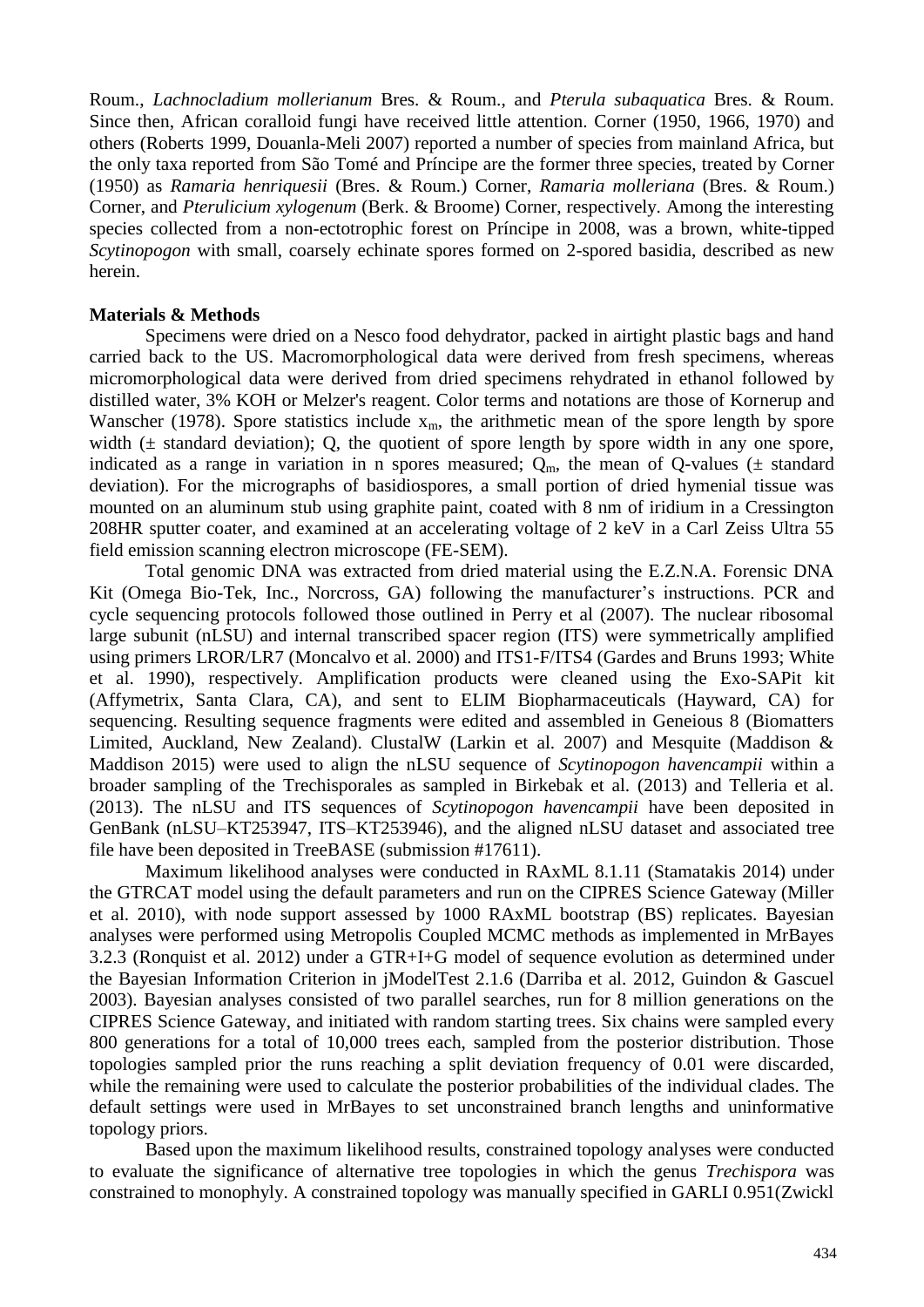2006) and a tree search was performed under a GTR+I+G model of sequence evolution with all parameters estimated by the program. The resulting topology was compared with the most likely, unconstrained topology using the Shimodaira & Hasegawa (1999) test as implemented in PAUP\* (Swofford 2003), with the resampling estimated log-likelihood (RELL) method and 1K BS replicates.

# **Taxonomy**

# *Scytinopogon havencampii* Desjardin & B.A. Perry, sp. nov. Figs. 1–2 Mycobank number: MB 813054 *Facesoffungi number*: FoF 00891

Diagnosis – Basidiome coralloid, 90–100 mm tall  $\times$  60–70 mm broad. Stipe 20–25  $\times$  5–6 mm, confluent, white to pale orangish white. Branches 3–4 mm diam, round in cross-section, pale brownish orange at the base grading upwards to 1–2 mm diam, grayish brown to brown with white acute tips; tissues unchanging where cut or bruised; texture rather brittle. Basidiospores 5.2–6.5 (–  $7) \times 3.5-4.2$  µm, ellipsoid, coarsely echinate, spines 0.5–1 mm tall, hyaline in 3% KOH, presumably white in deposit. Basidia primarily 2-spored, clamped. Hymenial cystidia absent. Hyphae 3–8  $\mu$ m diam, thin-walled, clamped but not at every septum. Scattered in soil in secondary forest of non-ectotrophic trees. Holotype: Africa, Príncipe, Roça Pico Papagaio, 21 April 2008, D.E. Desjardin DED8300 (SFSU).

Etymology – Named in honor of several generous gentlemen from Haven Camp, California, who graciously provided partial support for this research.



**Fig. 1** – Basidiome of *Scytinopogon havencampii* (DED8300). Natural size.

Basidiome coralloid,  $90-100$  mm tall  $\times$  60–80 mm broad, moderately open, densely branched. Stipe  $20-25 \times 5-6$  mm, confluent, solid, white to pale orangish white (5A2). Primary lower branches 3–4 mm diam, pale brownish orange (6C3) to dingy tan; secondary branches 2–3 mm diam, grayish brown (7D3), axils V-shaped; tertiary and terminal branches 1–2 mm diam, dichotomous or rarely trichotomously branched, axils V-shaped, brown (7E3) with a hint of violet; tips acute, white. All tissue unchanging where cut or bruised; texture rather brittle. Odor not distinctive. Dried grayish white.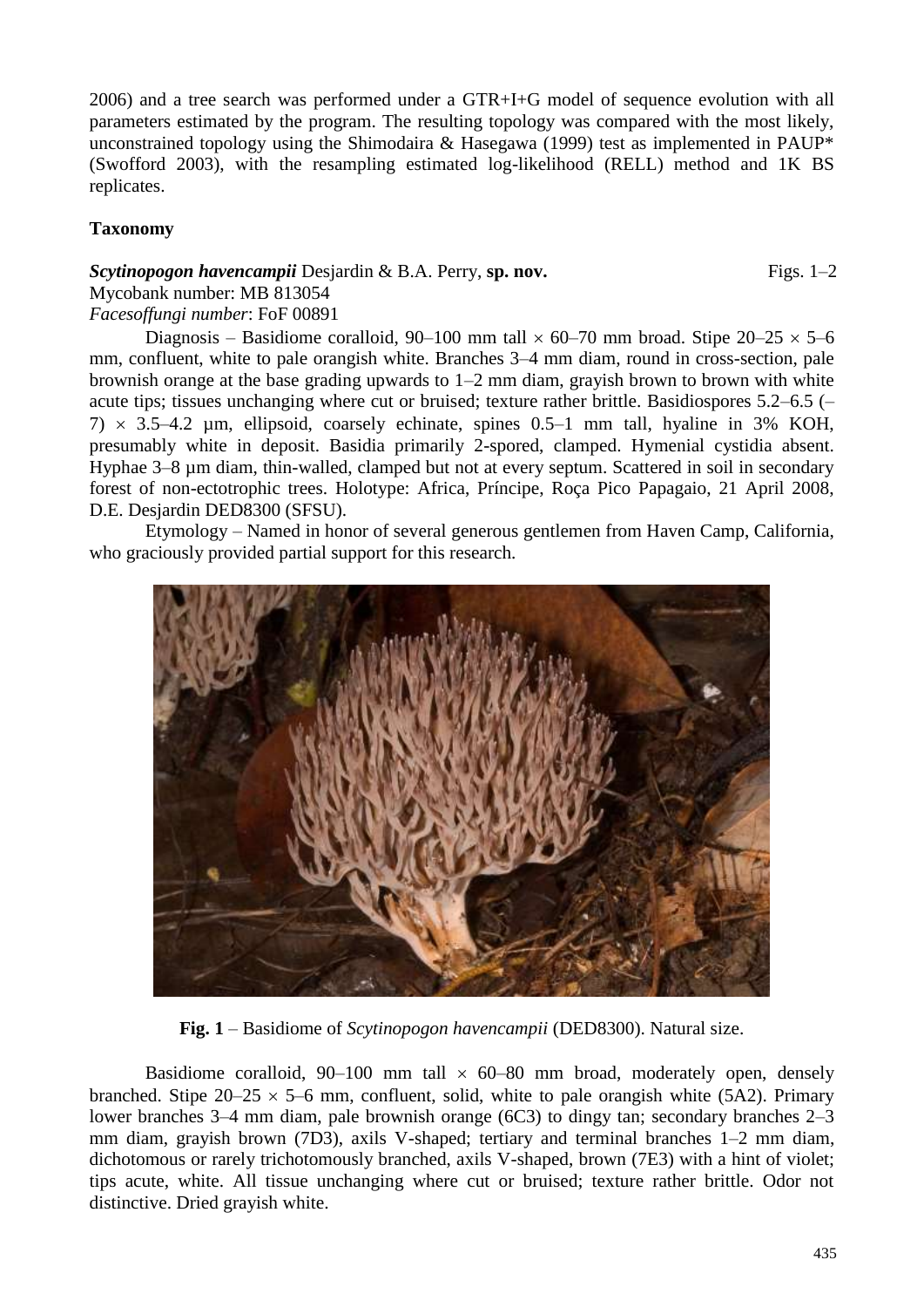Basidiospores 5.2–6.5 (–7)  $\times$  3.5–4.2 µm [x<sub>m</sub> = 6.1  $\pm$  0.4  $\times$  3.8  $\pm$  0.2 µm, Q = 1.5–1.7, Q<sub>m</sub> =  $1.6 \pm 0.04$ , n = 25, s = 1], ellipsoid, coarsely echinate, spines 0.5–1 mm tall, conical, hyaline in 3% KOH, presumably white in deposit. Basidia primarily 2-spored, rarely 3- or 4-spored,  $19-23 \times 5.7-$ 8.5 µm with sterigmata 5–9.5 µm long, clavate, hyaline, not golden-refringent, clamped. Hyphae 3– 8 µm diam, cylindrical, hyaline, smooth, thin-walled, clamped but not at every septum.

Habitat and known distribution – Scattered in soil in secondary forest of non-ectotrophic trees. Príncipe, Africa.

Material examined – Africa, Príncipe island, Roça Pico Papagaio, N01˚37.182', E07˚23.474', 21 April 2008, collected by D.E. Desjardin, DED8300 (Holotype – SFSU).



**Fig. 2** – Scanning electron micrographs of basidiospores of *Scytinopogon havencampii* (DED8300). Scale bar  $= 2 \mu m$ .

Notes – Distinctive features of *Scytinopogon havencampii* include relatively small, open, densely branched, brittle basidiomes with brown, white-tipped branches arising from a white to pale orangish white stipe, branches that are not flattened, tissues that do not change color when bruised, small, white, coarsely echinate, ellipsoid (not angular) basidiospores with mean  $6.1 \times 3.8$ µm, short, primarily 2-spored basidia, clamped, non-inflated hyphae 3–8 µm diam, and growth in soil in non-ectotrophic secondary forest on the oceanic island of Príncipe in the Gulf of Guinea,West Africa.

After the exclusion of ambiguously aligned and poorly represented regions, the nLSU data set consists of 830 nucleotides for 27 ingroup taxa and contains 313 variable positions. Three species of *Sistotrema* and two species of *Repetobasidium* (Polyporales) were used as outgroup taxa for rooting purposes. Maximum likelihood analyses produced a single topology (Fig. 3). Bayesian analyses reached a split deviation frequency below 0.01 after 1.5 million generations, and the first 1875 trees were excluded as the burn-in. *Scytinopogon havencampii* is resolved as sister to *Scytinopogon angulisporus* with 92% maximum likelihood BS and 1.0 Bayesian posterior probability (PP) support. Both species of *Scytinopogon* sampled are embedded within the genus *Trechispora*, but with limited support values (80% BS and <0.70 PP). Other genera of Trechisporales represented by more than a single taxon, including *Brevicellicium*, *Subulicystidium, Sistotremastrum* and *Tubulicium* are all well-supported as monophyletic (>95% BS and 1.0 PP). Constrained topology analyses (data not shown) fail to recover any trees that are significantly more likely than the unconstrained topology. Comparison of the *S. havencampii* ITS sequence using BLAST indicates highest overall identity (86%) to three undetermined species of *Scytinopogon* currently represented in GenBank.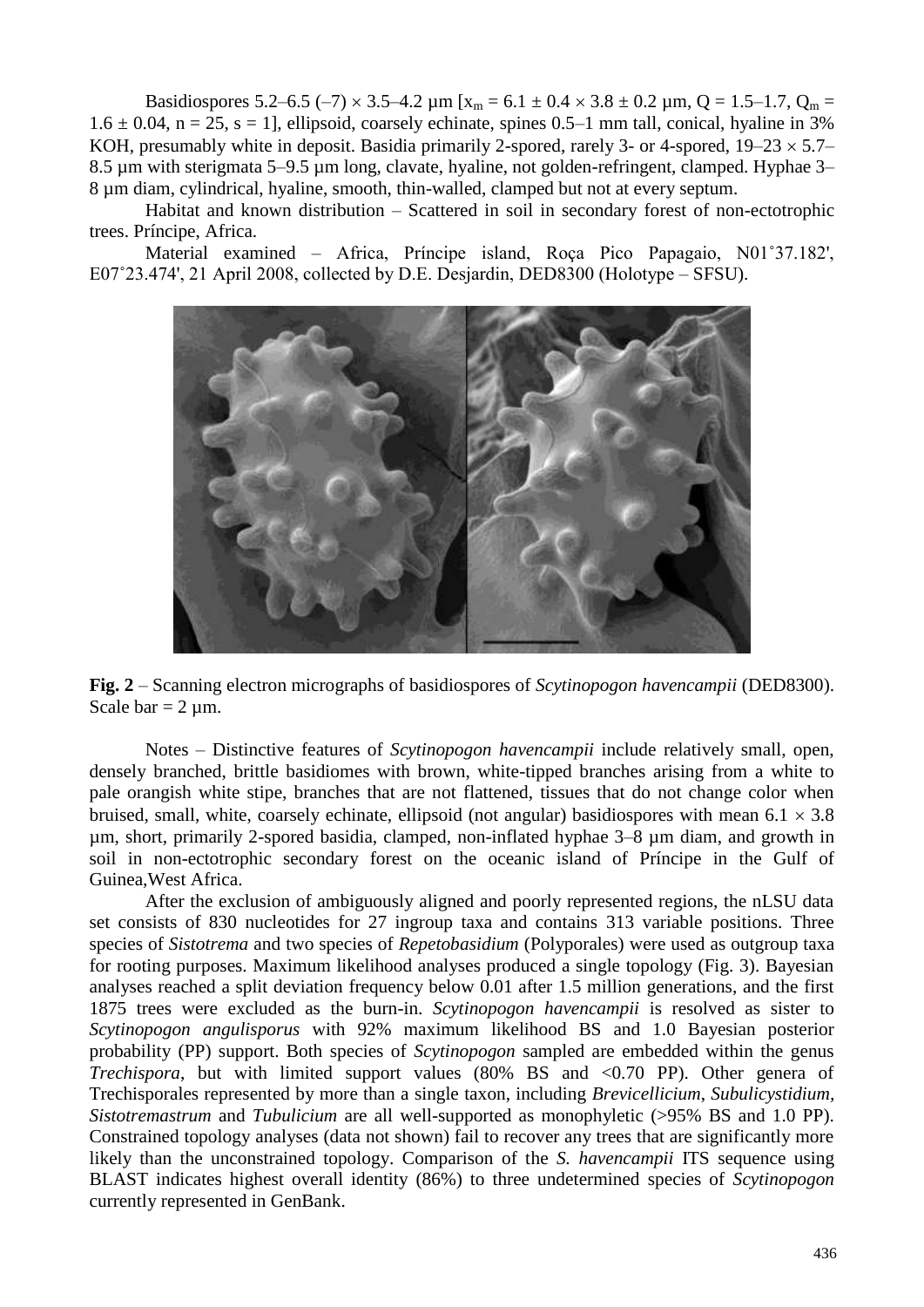#### **Discussion**

Most known *Scytinopogon* species form white to cream basidiomes with flattened branches, and a rather tough texture. Only two species are known to form pigmented basidiomes. *Scytinopogon havencampii* shows strongest phenetic similarity to *S. robustus* (Rick) Corner, a species described from Brazil and subsequently reported from Puerto Rico, but the latter has pale grey to grayish violet, flattened branches with white subulate to palmate tips, angular-ellipsoid basidiospores, 4-spored basidia, and hyphae up to 25 µm diam that are constricted at the septa (Corner 1970). Another pigmented species, *Scytinopogon echinosporus* (Berk. & Broome) Corner, known from Sri Lanka and Java, differs in pale purple or lilac, often flattened branches with dark violet-brown tips, ellipsoid to angular basidiospores, 4-spored basidia, inflated hyphae (up to 12 µm diam), and basidiomes that dry black.



**Fig. 3** – Maximum likelihood phylogeny of Trechisporales based on nLSU sequence data. *Scytinopogon havencampii* and *S. angulisporus* are indicated in bold type. Values separated by / refer to nonparametric ML bootstrap proportions and Bayesian posterior probabilities. Only values greater than 70/0.70 are shown (- designates a value below 70% or 0.70). Nodes receiving support values greater than 90/0.95 are highlighted in bold.

In a remarkable example of convergence, the new *Scytinopogon* species is reminiscent of several paleotropical *Ramaria* taxa, although the latter form ferruginous or ochraceous basidiospores with different ornamentation. *Ramaria zippelii* (Lév.) Corner, described from material collected in Java (Léveillé 1844) and subsequently reported throughout Indomalaysia (Corner 1950) differs in forming alutaceous, fuliginous-tan or dirty ochraceous basidiomes that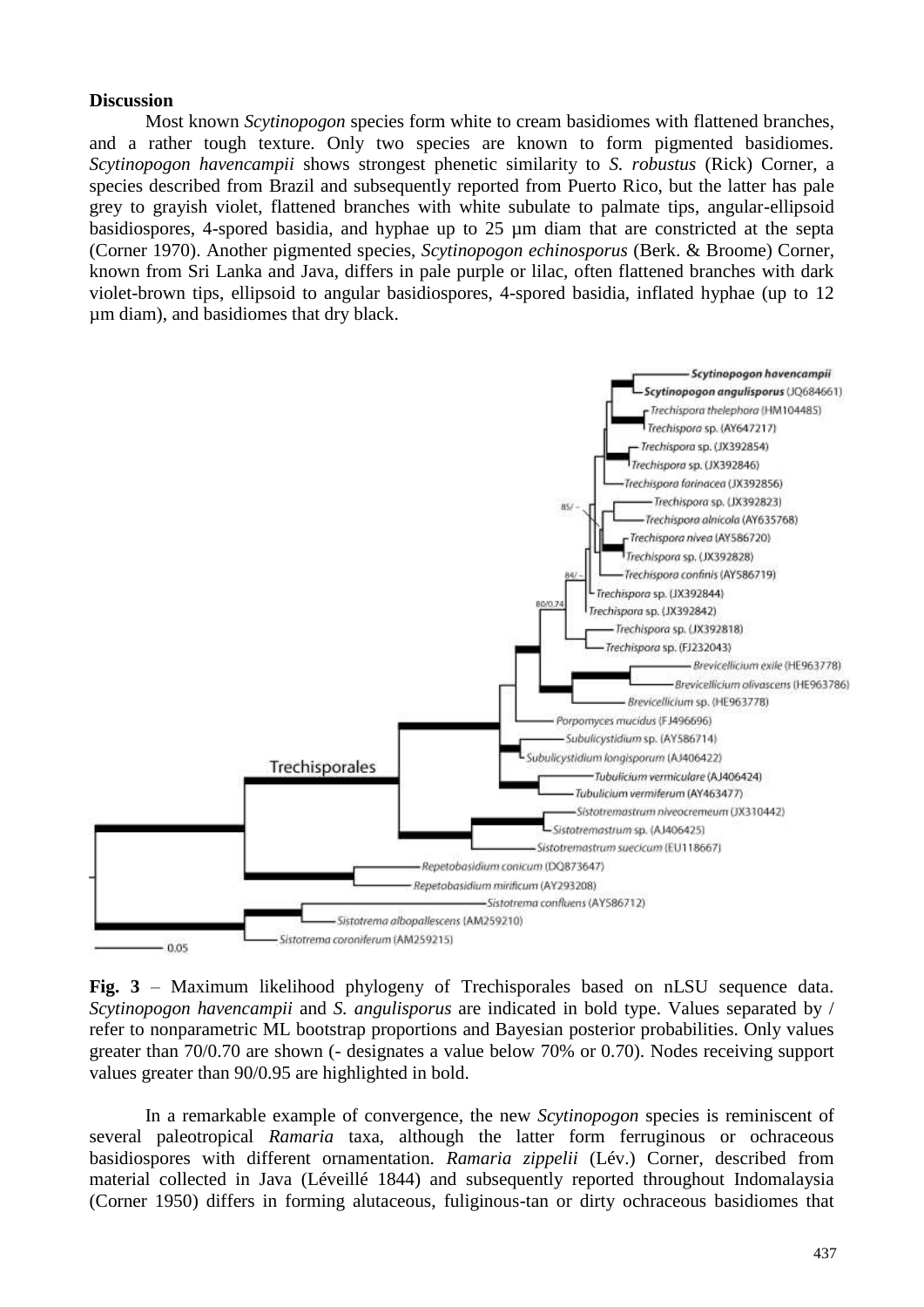rapidly turn purplish vinaceous where bruised, usually have a strong paracresol odor, and form larger basidiospores (10–15  $\times$  5–8 µm) on 2-spored basidia. Corner (1950) described *R. zippellii* var. *gracilis* Corner from material collected in Johore, Malaysia, distinguishing it from the type variety because of smaller and more slender basidiomes, smaller basidiospores  $7-10 \times 4.5-6.5$  µm, and basidia that are mostly 3- or 4-spored. Corner (1950) transferred several similar African coralloid species into *Ramaria,* but with the caveat that they should be compared to *Scytinopogon*. *Ramaria ochracea* (Bres.) Corner (type *Lachnocladium ochraceum* from the DR Congo) forms basidiomes that dry fuscous, lack a stipe, have branches that are ochraceous-pulverulent from basidiospores, and grows on rotten tree trunks (Corner 1950). *Ramaria durbana* (Van der Byl) Corner (type *Clavaria durbana* from South Africa) forms smaller  $(-25 \times 15 \text{ mm})$ , flesh-colored basidiomes, pale ochraceous basidiospores, and grows on wood. The latter species is reported as a synonym of *Scytinopogon pallescens* in Species Fungorum and MycoBank.

**Phylogenetic placement**. Jülich (1981) was the first to indicate a relationship between the coralloid *Scytinopogon*, stipitate-hydnoid *Hydnodon* and resupinate *Trechispora*, accepting *Scytinopogon* in its own family, Scytinopoganaceae Jülich, *Hydnodon* and *Trechispora* in the Hydnodontaceae Jülich, and together placing them in the order Hydnodontales Jülich. Based on similar micromorphology, Ryvarden (2002) transferred *Hydnodon thelephorus* (Lév.) Banker into *Trechispora*. Molecular data support numerous *Trechispora* species (Larsson et al. 2004, Telleria et al. 2013), the monotypic *Hydnodon* (Larsson et al. 2011), the genera *Brevicellicium*, *Subulicystidium*, *Porpomyces*, *Sistotremastrum* (Larsson 2007, Telleria et al. 2013), *Tubulicium* and *Scytinopogon angulisporus* (Pat.) Corner (Birkebak et al. 2013) in a monophyletic lineage dubbed the trechisporoid clade, sister to the Polyporales. The ordinal name Trechisporales K.H. Larsson (in Hibbett et al. 2007) was established for the trechisporoid clade, even though the earlier valid and legitimate Hydnodontales was available (ICN Art. 11.10 – "the principle of priority does not apply above the rank of family"). Birkebak et al. (2013) reported that nLSU sequences of *Scytinopogon angulisporus*, a species described from Venezuela, clustered within the genus *Trechispora*. Our results agree with recent molecular analyses of Trechisporales (Birkebak et al. 2013; Telleria et al. 2013) and further suggest a close, yet poorly resolved, phylogenetic placement of *Scytinopogon* within the genus *Trechispora*. Constrained analyses forcing both sampled species of *Scytinopogon* out of a monophyletic *Trechispora* fail to recover significantly improved tree topologies, suggesting uncertain placement of *Scytinopogon* based on the current sampling. The type species of *Scytinopogon*, *S. pallescens* (Bres.) Singer, described from the DR Congo, has not been sequenced, but has been recognized as a synonym of *S. angulisporus* (described from Venezuela) by Corner (1950) and Petersen (1988). Species Fungorum reports *S. pallescens* as a distinct species. The type species of *Trechispora*, *T. onusta* P. Karst (type locality Finland), has apparently not been sequenced and is not included in any published phylogenies. The coralloid genus *Scytinopogon* should not be accepted as a synonym of the resupinate *Trechispora* until the type species of both genera are sequenced and compared.

#### **Acknowledgments**

Foremost we thank Dr. Robert C. Drewes who continues to initiate, coordinate and lead multiorganism biotic surveys on São Tomé and Príncipe. We thank Eng. Arlindo de Ceita Carvalho, Director General of the Ministry of Environment, Victor Bonfim, Salvador Sousa Pontes and Danilo Barbero for permission to collect and export specimens for study. We are indebted to Société de Conservation et Développement for logistics and housing support, especially the wonderful staffs of Omali Lodge and Bom Bom Island. We are grateful for the support and cooperation of Bastien Loloumb of Zuntabawe and Faustino Oliviera, former Director of the botanical garden at Bom Sucesso. We were assisted in the field by Jose Ramos Maria Vital Pires on Príncipe and by Quintino Quade Cabral, Martinho Nascimiento and Jose Clara on São Tomé. For continuing support, we are most grateful to Ned Seligman, Quintino Quade Cabral and Roberta dos Santos of STePUP. We thank Dr. Clive Hayzelden, Director of the SFSU Electron Microscopy Facility, for providing the FE-SEM micrographs. We are grateful to the College of Science and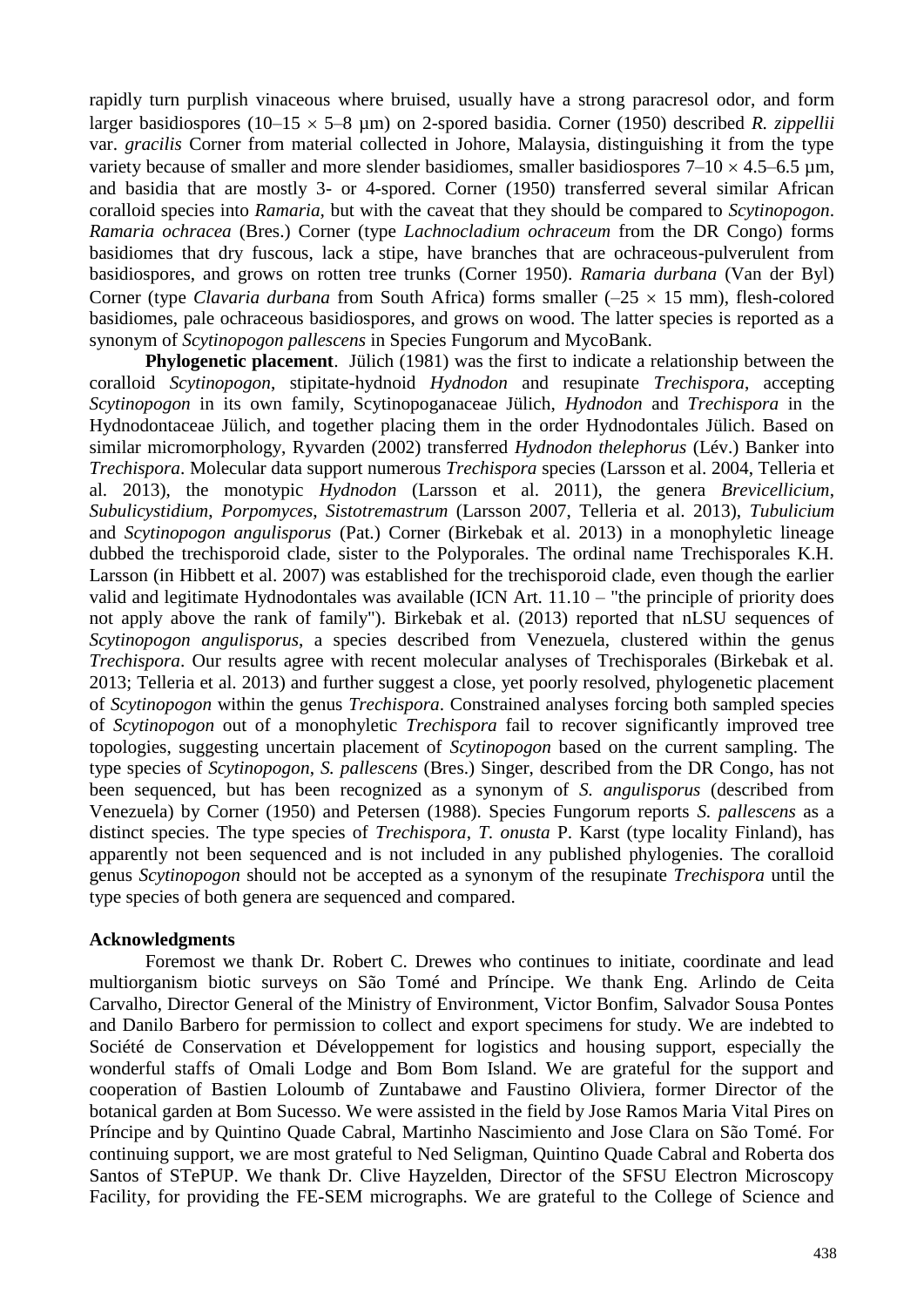Engineering at San Francisco State University for partial funding to support travel to São Tomé and Príncipe, and to the G. Lindsay Field Research Fund of the California Academy of Sciences (CAS) for financially supporting the expedition in 2006 and the Hagey Research Venture Fund (CAS) in 2008. We gratefully acknowledge use of the Carl Zeiss Ultra 55 FE-SEM and supporting equipment at SF State. The FE-SEM and supporting facilities were obtained under NSF-MRI award #0821619 and NSF-EAR award #0949176, respectively.

#### **References**

- Birkebak JM, Mayor JR, Ryberg KM, Matheny PB. 2013 A systematic, morphological and ecological overview of the Clavariaceae (Agaricales). Mycologia 105(4), 896–911.
- Bresadola G, Roumeguère, C. 1890 Nouvelles contributions à la Flore mycologique des Iles Saint-Thomé et des Princes, recuilles par MM. Ad, F. Moller, F. Quintas, et F. Newton. Revue Mycologique, Toulouse 12(45), 25–40.
- Carlquist S. 1965 Island Life A Natural History of the Islands of the World. Natural History Press, New York. 451 p.
- Corner EJH. 1950 A Monograph of *Clavaria* and Allied Genera. Oxford University Press, London, UK.
- Corner EJH. 1966 Clavarioid genera and *Thelephora* from the Congo. Bulletin du Jardin Botanique de l'Etat a Bruxelles 36(3), 257–279.
- Corner EJH. 1970 Supplement to "A Monograph of *Clavaria* and Allied Genera". Beiheft Nova Hedwigia 33, 1–299.
- Darriba D, Taboada GL, Doallo R, Posada D. 2012 jModelTest 2: more models, new heuristics and parallel computing. Nature Methods 9(8), 772.
- Desjardin DE, Perry BA. 2009 A new species of *Phallus* from São Tomé, Africa. Mycologia 101(4), 543-545.
- Douanla-Meli CM. 2007 Fungi of Cameroon. Bibliotheca Mycologica 202, 1–410.
- Gardes M, Bruns TD. 1993 ITS primers with enhanced specificity for basidiomycetes application to the identification of mycorrhizae and rusts. Molecular Ecology 2, 113–118.
- Guindon S, Gascuel O. 2003 A simple, fast and accurate method to estimate large phylogenies by maximum-likelihood". Systematic Biology 52, 696–704.
- Hibbett DS, et al. 2007. A higher-level phylogenetic classification of the Fungi. Mycological Research 111(5), 509–547.
- Jülich W. 1981 Higher taxa of Basidiomycetes. Bibliotheca Mycologica 85, 1–485.
- Kornerup A, Wanscher JH. 1978 Methuen Handbook of Colour. 3rd ed. Eyre Methuen, London.
- Larkin MA, Blackshields G, Brown NP, Chenna R, McGettigan PA, McWilliam H, Valentin F, Wallace IM, Wilm A, Lopez R, Thompson JD, Gibson TJ, Higgins DG. 2007 – [Clustal W](http://www.ncbi.nlm.nih.gov/pubmed/17846036)  [and Clustal X version 2.0.](http://www.ncbi.nlm.nih.gov/pubmed/17846036) *Bioinformatics*, 23, 2947–2948.
- Larsson K-H. 2007 Re-thinking the classification of corticioid fungi. Mycological Research 111(9), 1040–1063.
- Larsson K-H, Larsson E, Kõljalg U. 2004 High phylogenetic diversity among corticioid homobasidiomycetes. Mycological Research 108(9), 983–1002.
- Larsson K-H, Laessoe T, Nourou S, Ryvarden L. 2011 The phylogenetic position of *Hydnodon* and *Scytinopogon*. Inoculum 62(3), 28.
- Lee DC, Halliday AN, Fitton JG, Poli G. 1994 Isotopic variations with distance and time in the volcanic islands of the Cameroon Line: evidence for a mantle plume origin. Earth and Planetary Science Letters 123, 119–138.
- Léveillé JH. 1844 Champignons exotiques. Annales des Sciences Naturelles Botanique, Series 3, Vol 2, 167–221.
- MacArthur RH, Wilson EO. 1967 The Theory of Island Biogeography. Princeton University Press, New Jersey. 203 p.
- Maddison WP, Maddison DR. 2015 Mesquite: a modular system for evolutionary analysis.